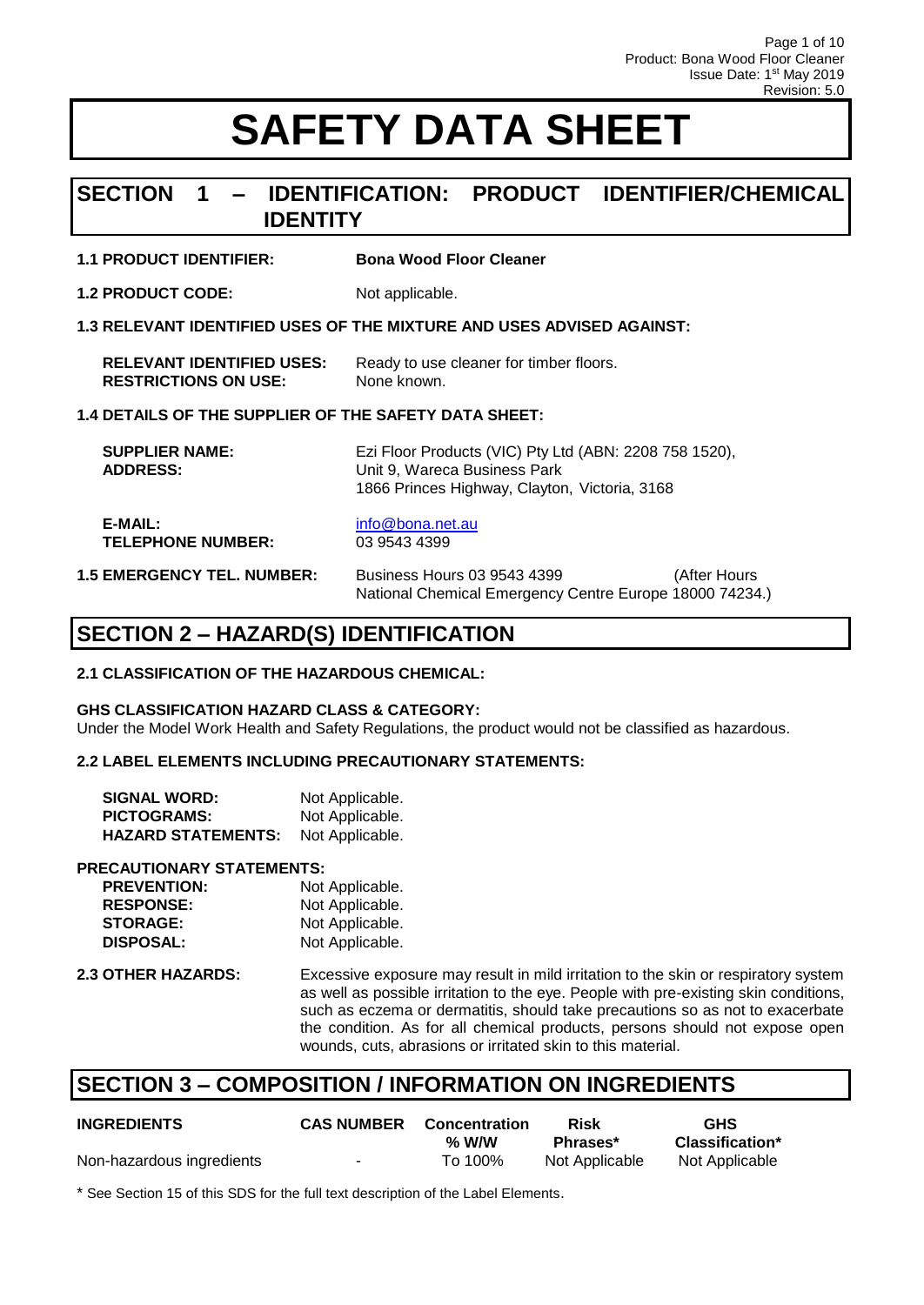## **SECTION 4 – FIRST AID MEASURES**

#### **4.1 DESCRIPTION OF NECESSARY FIRST AID MEASURES:**

- **INGESTION:** Rinse mouth out with water. Due to the blend of ingredients present, the manufacturer recommends that if swallowed, rinse mouth with water. If vomiting occurs, lean patient forward or place on left side (head-down position, if possible) to maintain open airway and prevent aspiration. If irritation develops or persists or vomiting has occurred after ingestion, seek medical assistance. **EYE**: If in eyes, hold eyelids apart and flush the eye immediately with large amounts of running water. Check for contact lenses. If there are contact lenses, these should be removed after several minutes of rinsing by the exposed person or medical personnel if it can be done easily. After flushing, if irritation develops or persists, seek medical assistance. **SKIN CONTACT:** If skin or hair contact has occurred remove any contaminated clothing and footwear, wash skin or hair thoroughly with water. If irritation develops or persists, consult a Doctor. **INHALATION:** If affected, remove the patient from further exposure into fresh air, if safe to do so. If providing assistance, avoid exposure to yourself - only enter contaminated environments with adequate respiratory equipment. Once removed, lay patient down in a well-ventilated area and reassure them whilst waiting for medical assistance. If not breathing, provide artificial respiration and seek immediate medical assistance. If unconscious, place in a recovery position and seek immediate medical assistance. If irritation develops/persists, consult a Doctor.  **PROTECTION FOR FIRST AIDERS:** No personnel shall place themselves in a situation that is potentially hazardous to themselves. Assess the scenario for PPE requirements before entering. Assess environment for vapours before entering. Do not enter contaminated area without a respirator. As the product is a mixture, if the person has ingested the product, caution should be exercised in using direct mouth-to-mouth resuscitation techniques. Always ensure that you are wearing gloves when
- **FIRST AID FACILITIES:** Eye wash fountain and safety showers are recommended in the area where the product is used. As a minimum, a source of running, potable water must be available.

dealing with first aid procedures involving chemicals and/or blood.

#### **4.2 MOST IMPORTANT SYMPTOMS & EFFECTS, BOTH ACUTE & DELAYED, CAUSED BY EXPOSURE:**

- **ACUTE:** Ingestion or inhalation of vapours may lead to irritation of the mouth and respiratory tract. Ingestion may lead to nausea. Eye contact may lead to localised burning, redness and tearing. Skin contact may lead to redness or itching.
- **CHRONIC:** Repeated or prolonged skin contact may also aggravate/exacerbate existing skin conditions, such as dermatitis. Repeated or prolonged contact with the preparation may cause removal of the natural fats and oils from the skin.

#### **4.3 INDICATION OF ANY IMMEDIATE MEDICAL ATTENTION AND SPECIAL TREATMENT NECESSARY:**

 **ADVICE TO DOCTOR:** Treat symptomatically. As the product is a mixture, it may present an aspiration hazard if vomiting has occurred after ingestion of large quantities. The manufacturer recommends that if large quantities have been ingested or inhaled, the exposed person may need to be kept under medical surveillance as a precaution.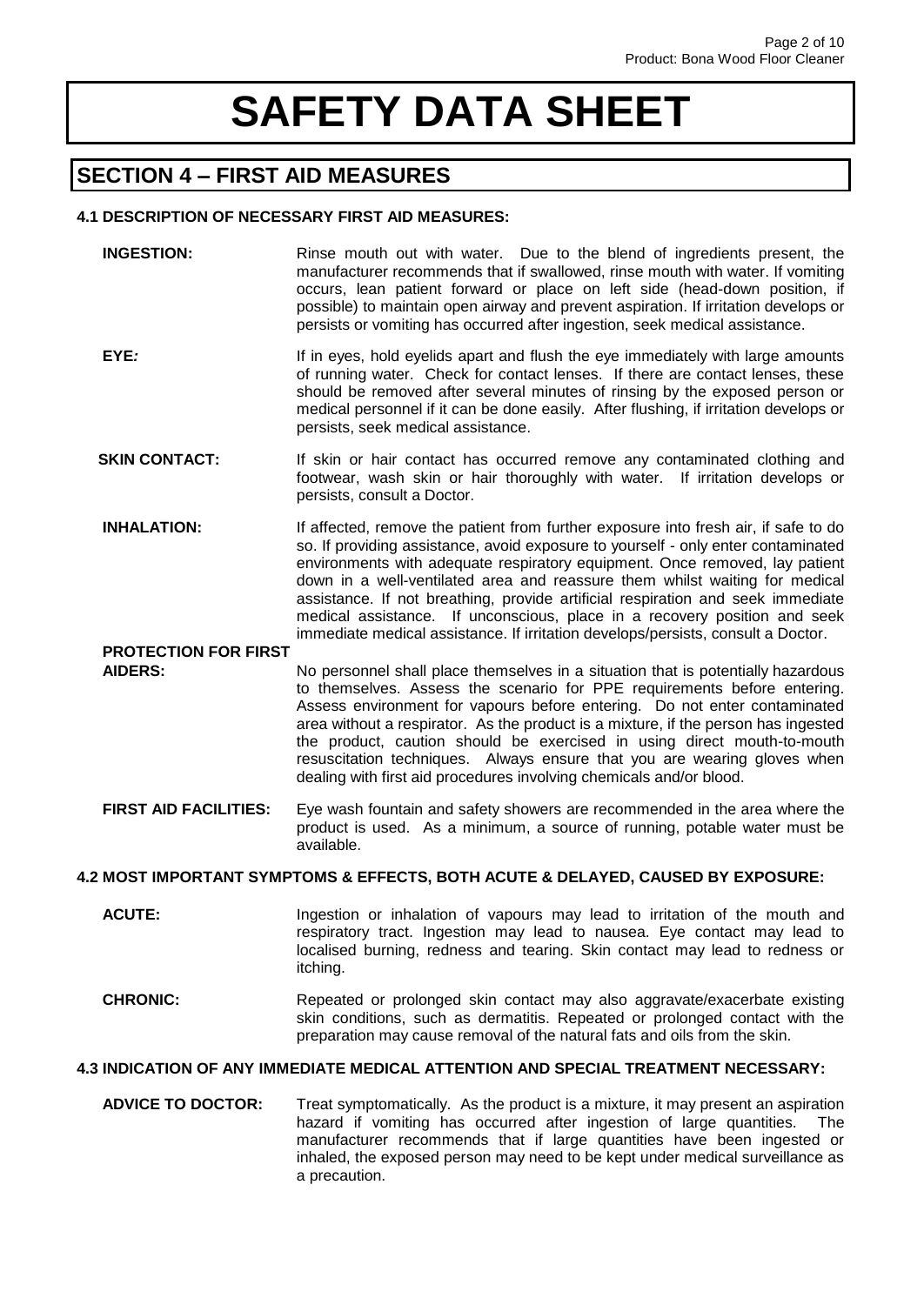## **SECTION 5 – FIRE FIGHTING MEASURES**

#### **5.1 EXTINGUISHING MEDIA:**

 **SUITABLE MEDIA:** Use extinguishing media appropriate for surrounding fire. Use carbon dioxide, alcohol resistant foam, dry chemical or water fog. Spray down fumes resulting from fire.

 **UNSUITABLE MEDIA:** Avoid using full water jet directed at residual material that may be burning. Water may cause splattering on hot residues.

#### **5.2 SPECIAL HAZARDS ARISING FROM THE SUBSTANCE OR MIXTURE:**

 **COMBUSTION HAZARDS:** Combustion of the residual material after evaporation of the aqueous component may produce oxides of carbon and nitrogen, as well as smoke and irritating vapours.

#### **5.3 ADVICE FOR FIREFIGHTERS:**

**FIRE:** This product is not flammable under conditions of use. Once the aqueous component has evaporated, the residual component will be combustible. Keep storage tanks and fire exposed surfaces, etc, cool with water spray. Do not allow runoff from a fire to enter drains, sewers or waterways.

#### **HAZCHEM CODE:** Not applicable.

**EXPLOSION:** No information to indicate that the product is an explosion hazard. Extinguish all sources of flame or spark. Closed containers may explode when exposed to extreme heat.

#### **PROTECTIVE EQUIPMENT:**

In the event of a fire, wear full protective clothing and self-contained breathing equipment with full-face piece operated in the pressure demand or other positive pressure mode.

### **SECTION 6 – ACCIDENTAL RELEASE MEASURES**

#### **6.1 PERSONAL PRECAUTIONS, PROTECTIVE EQUIPMENT AND EMERGENCY PROCEDURES:**

| <b>PERSONAL PROTECTION:</b> | For spills, wear Nitrile Rubber gloves, glasses/goggles, boots and full-<br>length clothing. During routine operation for a small spill a respirator is                                                                                                                                                                                             |
|-----------------------------|-----------------------------------------------------------------------------------------------------------------------------------------------------------------------------------------------------------------------------------------------------------------------------------------------------------------------------------------------------|
|                             | not required. However, if mists or vapours are generated, an approved<br>organic vapour/particulate respirator is required. For large spills, or in<br>confined spaces, a full chemically resistant body-suit is recommended<br>and the atmosphere must be evaluated for oxygen deficiency. If in<br>doubt wear self-contained breathing apparatus. |

 **CONTROL MEASURES:** Ventilate area and extinguish and/or remove all sources of ignition. Stop the leak if safe to do so. CAUTION: The spilled product will be slippery. Avoid contact with the spilled material.

**EMERGENCY PROCEDURES:** In the event of a spill or accidental release, notify the relevant authorities in accordance with all applicable regulations.

#### **6.2 ENVIRONMENTAL PRECAUTIONS:**

**SPILL ADVICE:** Do not allow product to enter drains, surface water, sewers or watercourses - inform local authorities if this occurs.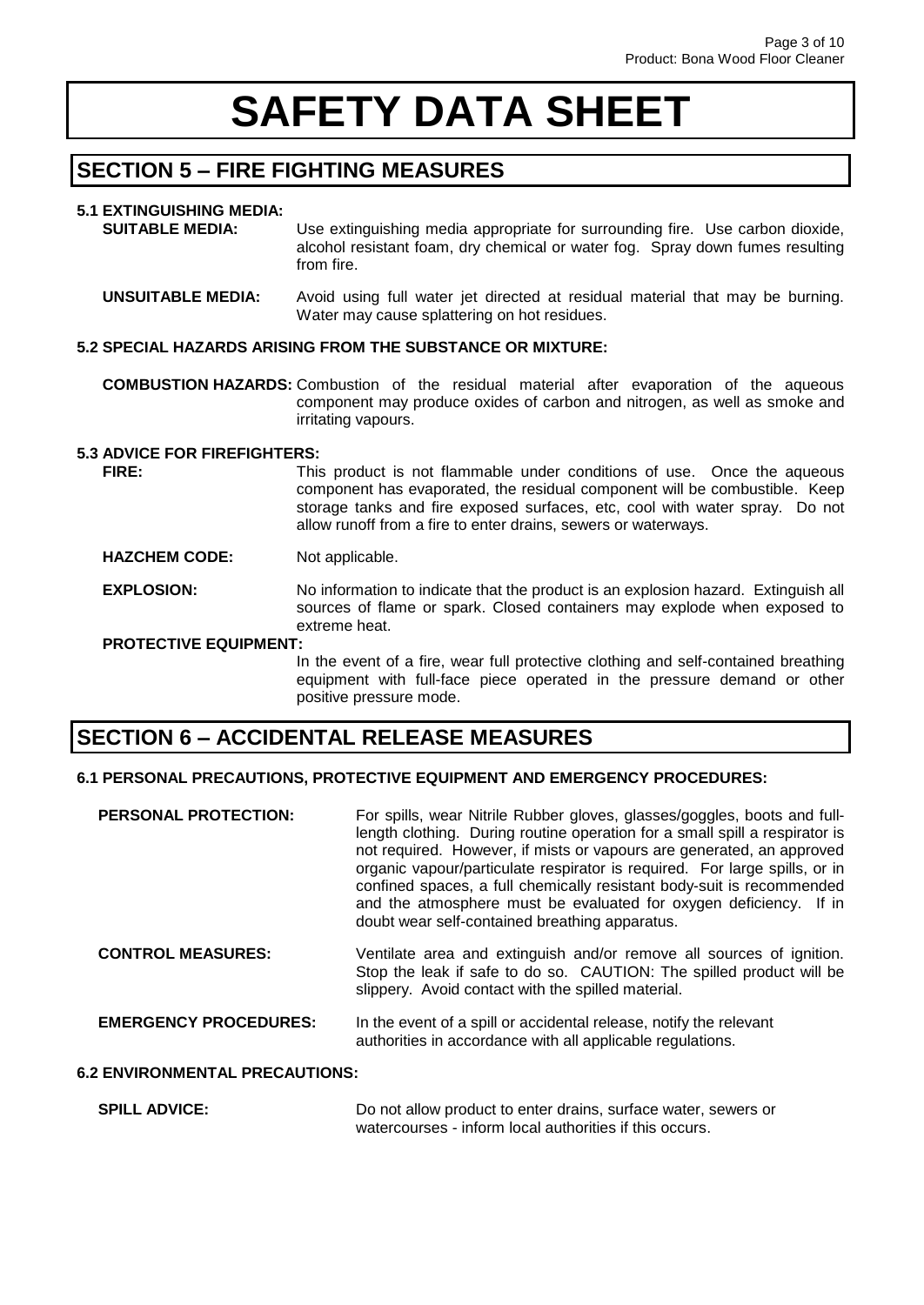## **SECTION 6 – ACCIDENTAL RELEASE MEASURES Continued**

#### **6.3 METHODS AND MATERIALS FOR CONTAINMENT AND CLEANING UP:**

- **CONTAINMENT:** Contain the spill and absorb with a proprietary absorbent material, sand or earth. CAUTION: The spilled product will be slippery. For large spills prepare a bund/barrier/dyke ahead of the spill to confine the spill and allow later recovery. If there is the possibility of spills to enter drains, surface water, sewers or watercourses ensure bunding, or that drains are covered, to minimise the potential for this to occur.
- **CLEANING PROCEDURES:** Having contained the spill, as mentioned above, collect all material quickly and place used absorbent in suitable containers. Caution: The spilled product will be slippery. Follow local regulations for the disposal of waste. For large spills that have been bunded, the material can be pumped into vessels and returned for reprocessing or destruction. Personnel must wear gloves, goggles or glasses, boots and full-length clothing during cleaning procedures. Wash contaminated area and objects with detergent and water after spill has been cleared. Rinse the cleaned area with water. Do not allow wash water or rinsings to enter drains, surface water, sewers or water courses.

### **SECTION 7 – HANDLING AND STORAGE, INCLUDING HOW THE CHEMICAL MAY BE SAFELY USED**

#### **7.1 PRECAUTIONS FOR SAFE HANDLING:**

**SAFE HANDLING:** Avoid contact with the product by using appropriate protective equipment such as gloves, glasses or goggles and full-length clothing. A full-face shield should be used if there is the potential for the product to enter the eye via processes such as mixing, spraying or splashes. Prevent small spills and leakage to avoid slip hazards. Eating, drinking, and smoking should be prohibited in the area where this material is handled, stored and processed. Workers should follow good personal hygiene practices, such as washing hands before eating, drinking and smoking. Remove contaminated clothing and protective equipment before entering eating areas. Avoid inhalation of mists and vapours. Always keep in containers made of the same material as the original one. Keep containers tightly closed when not in use. Prevent product from entering waterways, drains or sewers.

#### **7.2 CONDITIONS FOR SAFE STORAGE, INCLUDING ANY INCOMPATABILITIES:**

**SAFE STORAGE:** Store in a dry, well ventilated, frost-free area away from direct sunlight, ignition sources, oxidising agents, strong acids and alkalis, foodstuffs, animal feeds and clothing. Keep containers closed when not in use. Always keep in containers made of the same material as the original one. Containers that have been opened must be carefully resealed and kept upright to prevent leakage. Protect the packaging from damage.

 **INCOMPATIBILITIES:** Avoid oxidising agents, including strong acids, and strongly alkaline materials.

## **SECTION 8 – EXPOSURE CONTROLS & PERSONAL PROTECTION**

#### **8.1 EXPOSURE CONTROL MEASURES:**

| <b>EXPOSURE LIMIT VALUES:</b>     | Exposure standards for the product have not been established. There<br>are no known exposure standards for the product as mists or vapours. |
|-----------------------------------|---------------------------------------------------------------------------------------------------------------------------------------------|
| <b>8.2 BIOLOGICAL MONITORING:</b> | No data available.                                                                                                                          |
| <b>8.3 CONTROL BANDING:</b>       | No data available.                                                                                                                          |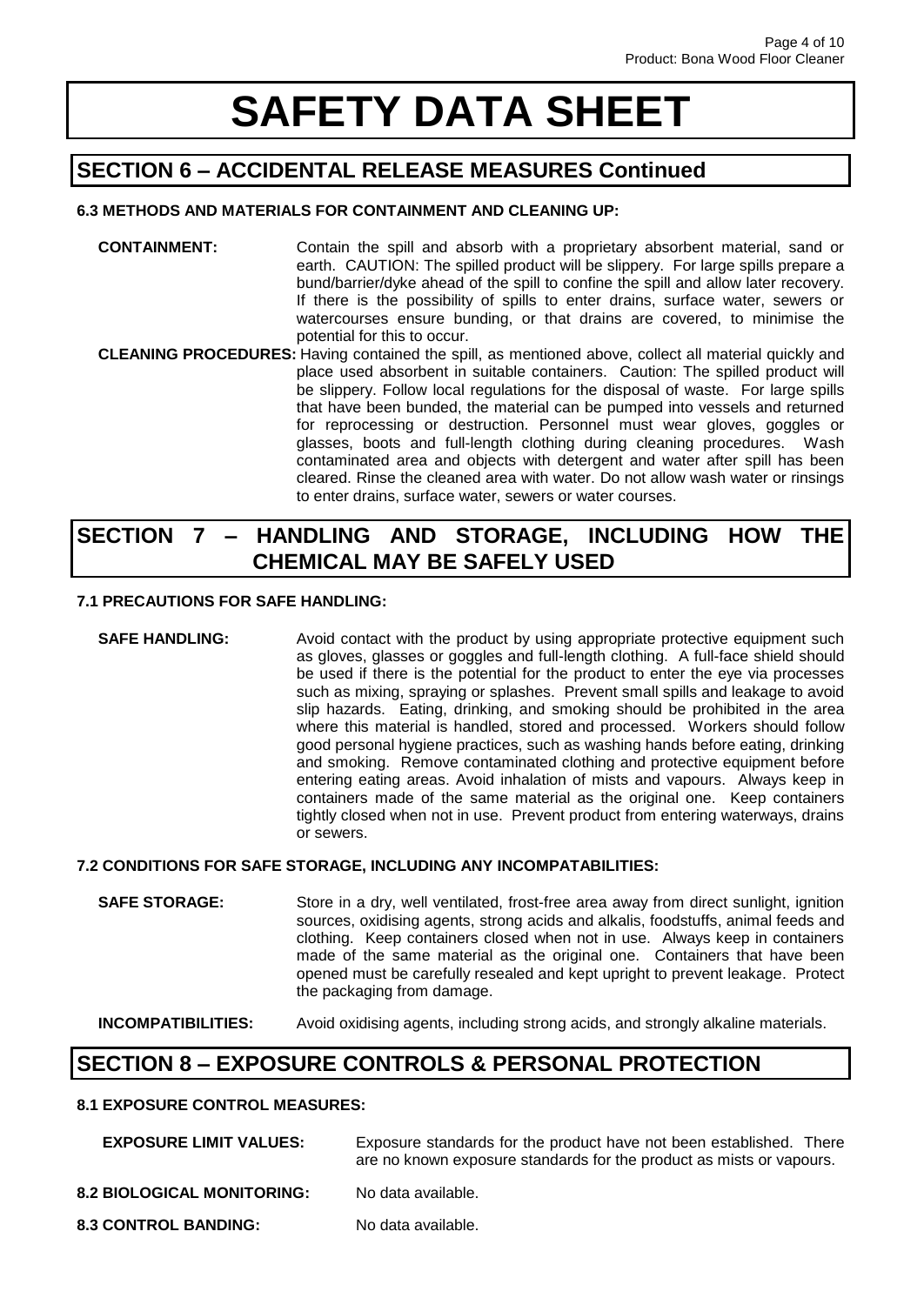## **SECTION 8 – EXPOSURE CONTROLS & PERSONAL PROTECTION Cont'd**

#### **8.4 ENGINEERING CONTROLS:**

**ENGINEERING CONTROLS:** Use product in a well-ventilated area. Where reasonably practical this should be achieved by the use of local exhaust ventilation and good general extraction. Special ventilation is not normally required. However, in enclosed spaces or at elevated temperatures, mists or vapours may be generated and exhaust ventilation may be required to maintain airborne concentration levels below a level considered irritating by individuals.

#### **8.5 INDIVIDUAL PROTECTION MEASURES:**

| EYE & FACE PROTECTION:             | Wear safety glasses/goggles to avoid eye contact. If when mixing or<br>stirring the product there is the possibility of splashing, a full-face shield<br>is recommended. Use eye protection in accordance with AS 1336 and<br>AS 1337.       |
|------------------------------------|----------------------------------------------------------------------------------------------------------------------------------------------------------------------------------------------------------------------------------------------|
| <b>SKIN (HAND) PROTECTION:</b>     | If there is the chance of skin contact with the material; wear gloves to<br>provide hand protection. Nitrile rubber gloves are recommended.<br>Gloves should be replaced regularly.                                                          |
| <b>SKIN (CLOTHING) PROTECTION:</b> | During normal operating procedures, long sleeved clothing is<br>recommended to avoid skin contact. Soiled clothing should be washed<br>with detergent prior to re-use.                                                                       |
| <b>RESPIRATORY PROTECTION:</b>     | During routine operation a respirator is not required. However, if mists<br>or vapours are generated, an approved half face organic<br>vapour/particulate respirator is required. Use respirators in accordance<br>with AS 1715 and AS 1716. |

 **THERMAL PROTECTION:** Not applicable.

## **SECTION 9 – PHYSICAL AND CHEMICAL PROPERTIES**

#### **9.1 PHYSICAL AND CHEMICAL PROPERTIES:**

| <b>APPEARANCE:</b>               | Light blue liquid.                     |
|----------------------------------|----------------------------------------|
| <b>ODOUR:</b>                    | Pleasant odour.                        |
| <b>ODOUR THRESHOLD:</b>          | No data available.                     |
| pH:                              | Typically 7.                           |
| <b>MELTING / FREEZING POINT:</b> | No data available.                     |
| INITIAL BOILING POINT:           | No data available.                     |
| <b>BOILING RANGE (°C):</b>       | No data available.                     |
| <b>FLASHPOINT (°C):</b>          | No data available.                     |
| <b>EVAPORATION RATE:</b>         | No data available.                     |
| <b>FLAMMABILITY LIMITS (%):</b>  | No data available.                     |
| <b>VAPOUR PRESSURE (mmHg):</b>   | No data available.                     |
| <b>VAPOUR DENSITY:</b>           | No data available.                     |
| DENSITY (g/mL $@$ 15°C):         | Typically 1.                           |
| SOLUBILITY IN WATER (g/L):       | Completely miscible.                   |
| <b>PARTITION COEFFICIENT:</b>    | No data available for n-octanol/water. |
| <b>AUTO-IGNITION TEMP (°C):</b>  | No data available.                     |
| <b>DECOMPOSITION TEMP (°C):</b>  | No data available.                     |
| VISCOSITY (cSt @ 100°C):         | No data available.                     |
| VISCOSITY (cSt @ 40°C):          | No data available.                     |
|                                  |                                        |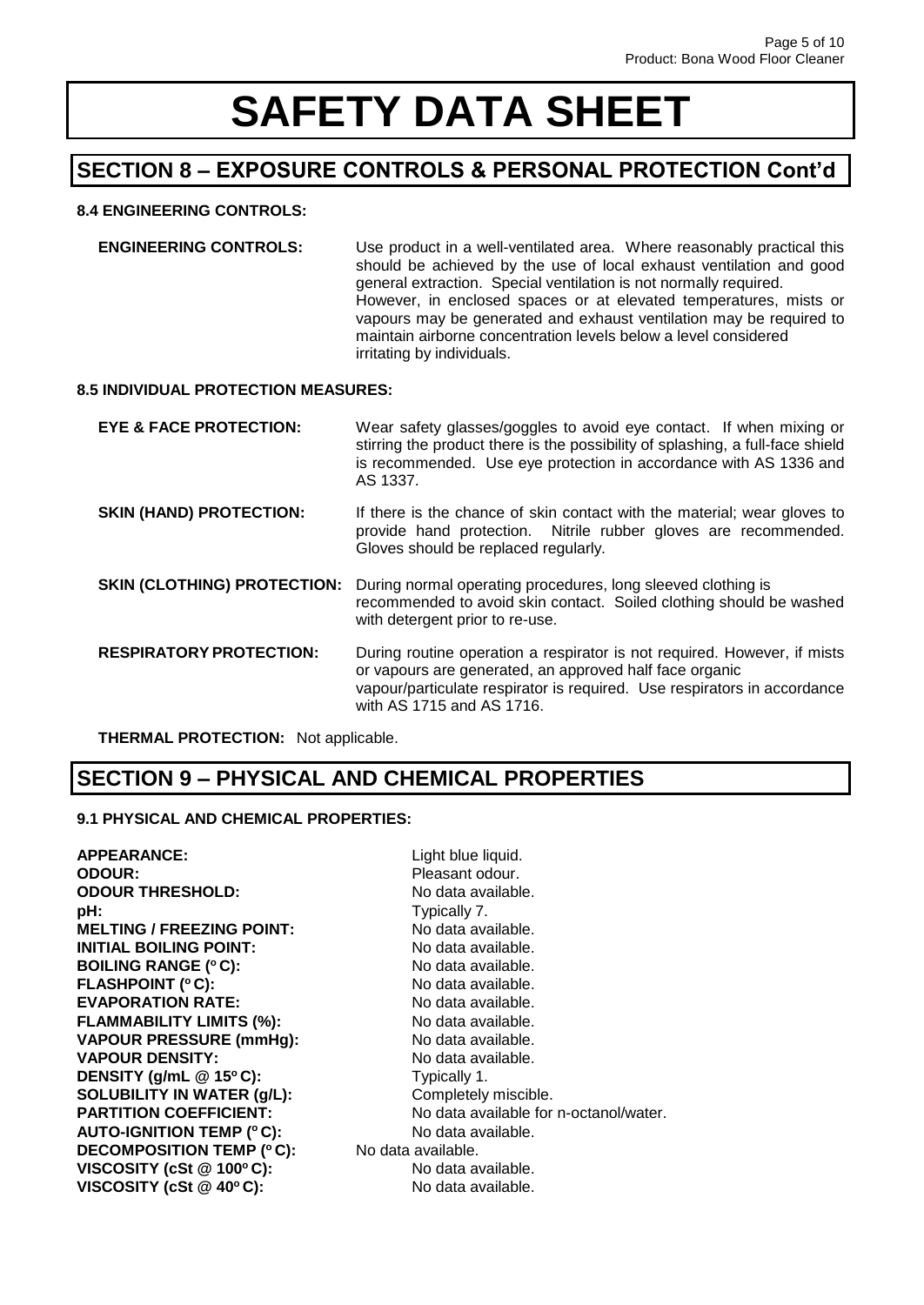## **SECTION 10 – STABILITY AND REACTIVITY**

| <b>10.1 REACTIVITY:</b>                                                                                                                                                         | The product does not pose any further reactivity hazards other than<br>those listed in the following sub-sections.                                                                                                |  |
|---------------------------------------------------------------------------------------------------------------------------------------------------------------------------------|-------------------------------------------------------------------------------------------------------------------------------------------------------------------------------------------------------------------|--|
| <b>10.2 CHEMICAL STABILITY:</b>                                                                                                                                                 | Stable under recommended storage and handling conditions (see<br>section 7).                                                                                                                                      |  |
| <b>10.3 POSSIBILITY OF HAZARDOUS REACTIONS:</b>                                                                                                                                 | Keep away from oxidising agents, including strong acids and strong<br>alkalis. Hazardous polymerisation does not occur.                                                                                           |  |
| <b>10.4 CONDITIONS TO AVOID:</b><br><b>10.5 INCOMPATIBLE MATERIALS:</b>                                                                                                         | Observe the usual precautionary measures for handling chemicals. Do<br>not heat the container or leave the container open when not in use.<br>Avoid oxidising agents, strong acids and strong alkaline materials. |  |
| <b>10.6 HAZARDOUS DECOMPOSITION PRODUCTS:</b><br>Hazardous decomposition products are not expected to form during<br>normal storage requirements. See Section 5.2 for Hazardous |                                                                                                                                                                                                                   |  |

Combustion products.

## **SECTION 11 – TOXICOLOGICAL INFORMATION**

#### **11.1 INFORMATION ON TOXICOLOGICAL EFFECTS:**

The product is a mixture and test data is not available for the product as a whole.

| <b>11.2 SWALLOWED:</b>                       | This product is expected to have a low order of toxicity associated with it when<br>ingested. Ingestion may cause slight irritation to the mouth, throat and digestive<br>tract. Ingestion of significant quantities may lead to irritation to the stomach and<br>the person may feel nauseous. During normal usage, ingestion should not be a<br>means of exposure.                                                         |
|----------------------------------------------|------------------------------------------------------------------------------------------------------------------------------------------------------------------------------------------------------------------------------------------------------------------------------------------------------------------------------------------------------------------------------------------------------------------------------|
| 11.3 SKIN CORROSION /<br><b>IRRITATION:</b>  | This product is not expected to exhibit Dermal Corrosivity/Irritation based on the                                                                                                                                                                                                                                                                                                                                           |
|                                              | available data and the known hazards of the components. May be mildly<br>irritating to the skin. Correct handling procedures incorporating appropriate<br>protective clothing and gloves should minimise the risk of skin irritation. People<br>with pre-existing skin conditions, such as dermatitis, should take extreme care<br>so as not to exacerbate the condition.                                                    |
| 11.4 SERIOUS EYE DAMAGE /                    |                                                                                                                                                                                                                                                                                                                                                                                                                              |
| <b>IRRITATION:</b>                           | This product is not expected to exhibit Eye Irritation or Serious Damage/<br>Corrosivity, based on the available data and the known hazards of the<br>components according to the manufacturer. May be mildly irritating to the eyes.<br>Symptoms may include localised burning, redness and tearing. Correct handling<br>procedures incorporating appropriate eye protection should minimise the risk of<br>eye irritation. |
| <b>11.5 RESPIRATORY OR</b>                   |                                                                                                                                                                                                                                                                                                                                                                                                                              |
| <b>SKIN SENSITISATION:</b>                   | This product is not expected to be a skin sensitiser, based on the available data<br>and the known hazards of the components. This product is not expected to be a<br>respiratory tract sensitiser, based on the available data and the known hazards<br>of the components.                                                                                                                                                  |
| <b>11.6 GERM CELL</b>                        |                                                                                                                                                                                                                                                                                                                                                                                                                              |
| <b>MUTAGENICITY:</b>                         | This product is not expected to be mutagenic based on the available data and<br>the known hazards of the components.                                                                                                                                                                                                                                                                                                         |
| <b>11.7 CARCINOGENICITY:</b>                 | This product is not expected to be a carcinogen based on the available data and<br>the known hazards of the components.                                                                                                                                                                                                                                                                                                      |
| <b>11.8 REPRODUCTIVE</b><br><b>TOXICITY:</b> | This product is not expected to be a reproductive hazard based on the available<br>data and the known hazards of the components.                                                                                                                                                                                                                                                                                             |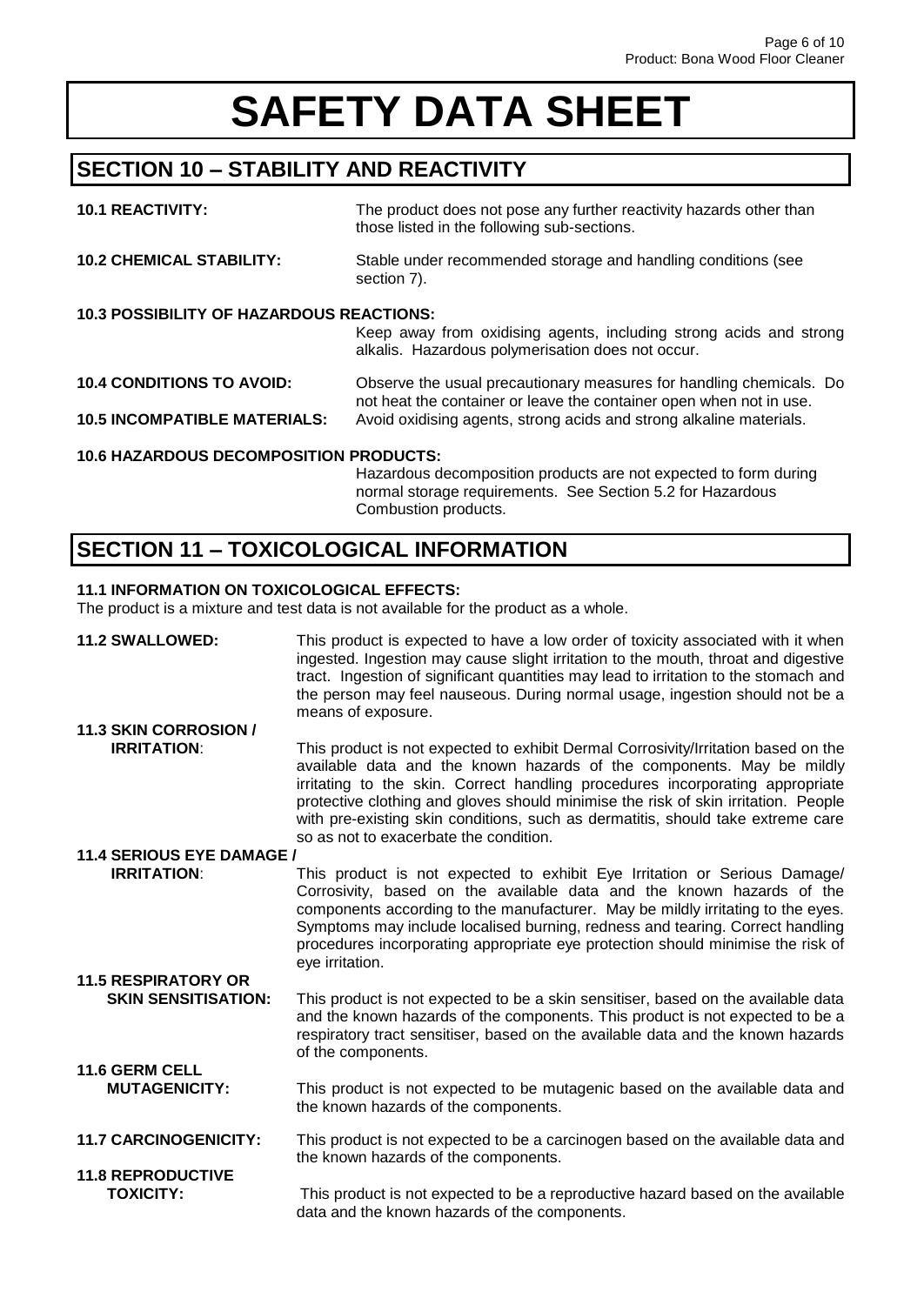## **SECTION 11 – TOXICOLOGICAL INFORMATION Continued**

#### **11.9 SPECIFIC TARGET ORGAN TOXICITY (STOT) –**

 **SINGLE EXPOSURE:** This product is not expected to cause organ damage from a single exposure, based on the available data and the known hazards of the components. This product is not expected to pose an irritation hazard at ambient temperature or under normal handling conditions. Not classified as a respiratory irritant, however inhalation of vapours or mist may cause irritation to the nose, throat and respiratory system.

#### **11.10 SPECIFIC TARGET ORGAN TOXICITY (STOT) –**

- **REPEATED EXPOSURE:** This product is not expected to cause organ damage from prolonged or repeated exposure, based on the available data and the known hazards of the components.
- **11.11 ASPIRATION HAZARD:** This product is not expected to be an aspiration hazard, based on the available data and the known hazards of the components. However, as the product is a mixture, aspiration into the lungs may be an issue if vomiting has occurred after ingestion or if stomach irrigation is deemed necessary. As a precaution, if vomiting has occurred after ingestion, the patient should be monitored for adverse effects.

**11.12 OTHER INFORMATION:** No additional data available.

### **SECTION 12 – ECOLOGICAL INFORMATION**

| <b>12.1 ECOTOXICITY:</b>                     | There is no data available for the product as a whole. The<br>product has been assessed following the summation method of<br>the CLP Regulation (EC) 1272/2008 and is not classified as<br>hazardous to the environment. |
|----------------------------------------------|--------------------------------------------------------------------------------------------------------------------------------------------------------------------------------------------------------------------------|
| <b>12.2 PERSISTENCE &amp; DEGRADABILITY:</b> | The product is miscible with water. No persistence or<br>biodegradability data is available for the product.                                                                                                             |
| <b>12.3 BIOACCUMULATIVE POTENTIAL:</b>       | No bioaccumulation information is available.                                                                                                                                                                             |
| <b>12.4 MOBILITY IN SOIL:</b>                | No mobility information is available.                                                                                                                                                                                    |
| <b>12.5 OTHER ADVERSE EFFECTS:</b>           | Do not allow product to enter drains, surface water, sewers or<br>watercourses - inform local authorities if this occurs. The<br>product is miscible with water.                                                         |

### **SECTION 13 – DISPOSAL CONSIDERATIONS**

#### **13.1 DISPOSAL METHODS:**

- **PRODUCT:** The product should not be released to the environment, so any unused material should be recycled wherever possible or be disposed of as hazardous waste at an appropriate collection depot. Spilled product that cannot be recovered should be absorbed and then shovelled into a suitable waste container, such as a plastic drum and then be treated as a solid waste. Follow Government regulations for disposal of such waste. All unused, waste or spilled product must be taken for recycling or disposal by suitably licensed contractors in accordance with Government regulations. Do not pour leftover product down the drain.
- **CONTAINERS:** Empty containers may contain residual material. They should be completely drained and then stored until reconditioned or disposed of. Empty containers should be taken for recycling or disposal through suitably licensed contractors in accordance with Government regulations. Empty containers should be recycled wherever possible rather than being sent to landfill or incinerated. If being sent to landfill any residual product must be removed prior to disposal.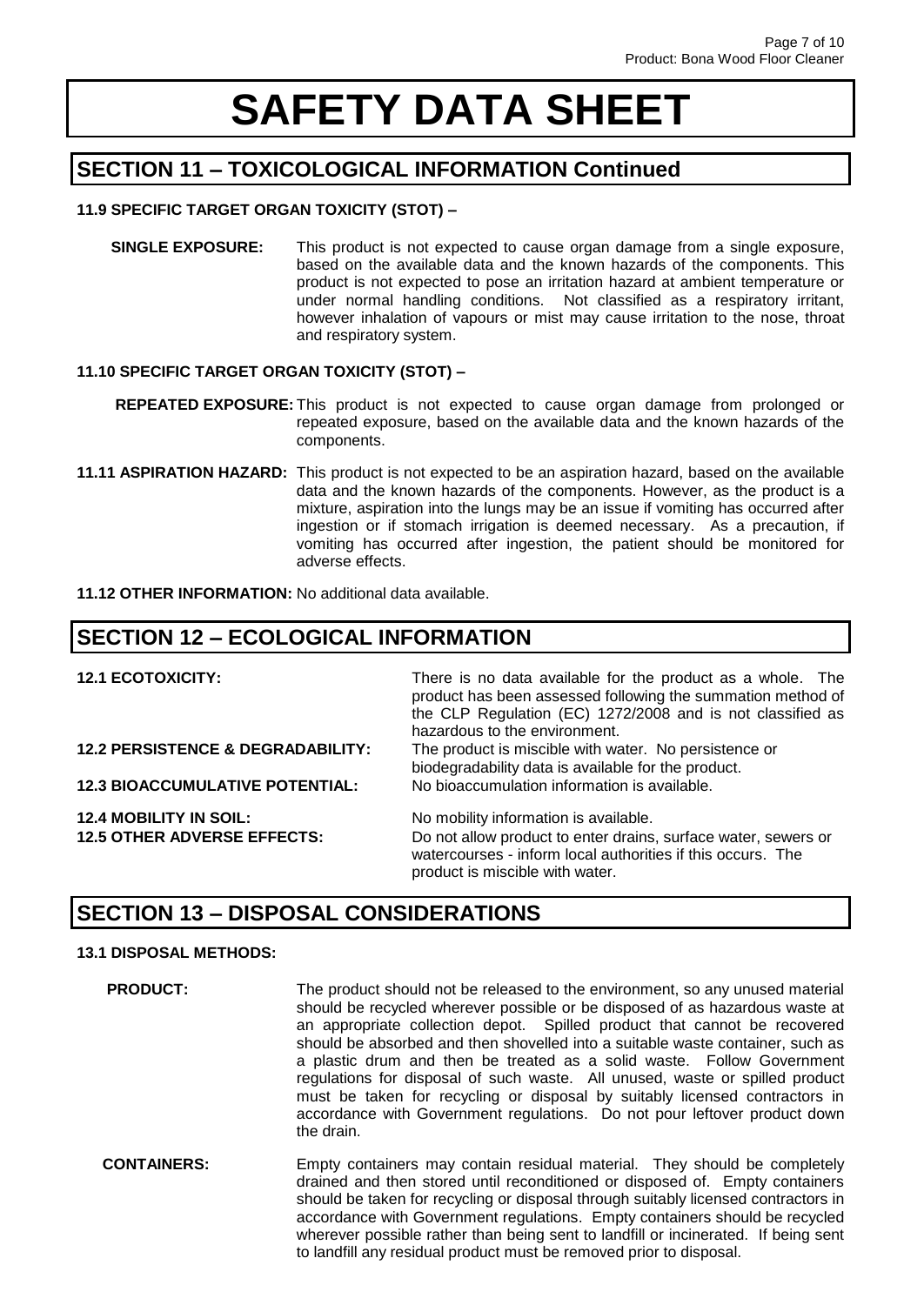### **SECTION 14 – TRANSPORT INFORMATION**

This product is not regulated for land, sea or air transportation.

**14.1 LAND (ADG Code):**

| Not applicable<br>Not applicable<br>Not applicable<br>Not applicable<br>Not applicable<br>Not applicable<br>Not applicable |
|----------------------------------------------------------------------------------------------------------------------------|
|                                                                                                                            |
| Not applicable<br>Not applicable<br>Not applicable<br>Not applicable<br>Not applicable<br>Not applicable                   |
| Not applicable<br>Not applicable<br>Not applicable<br>Not applicable<br>Not applicable<br>Not applicable                   |
|                                                                                                                            |

### **SECTION 15 – REGULATORY INFORMATION**

**15.1 SAFETY, HEALTH AND ENVIRONMENTAL REGULATIONS:**

**APPLICABLE REGULATIONS:**

**SUSMP:** Not scheduled. **AICS:** AICS: **AICS:** AICS: **AICS: AICS** List. **MONTREAL PROTOCOL:** Not applicable to this product. **STOCKHOLM CONVENTION:** Not applicable to this product. **ROTTERDAM CONVENTION:** Not applicable to this product. **BASEL CONVENTION:** Not applicable to this product. **INTERNATIONAL CONVENTION FOR THE** PREVENTION OF POLLUTION FROM SHIPS (MARPOL): Not determined.

**OTHER REGULATORY INFORMATION: GHS CLASSIFICATION HAZARD CLASS & CATEGORY AND HAZARD STATEMENT:** Not applicable.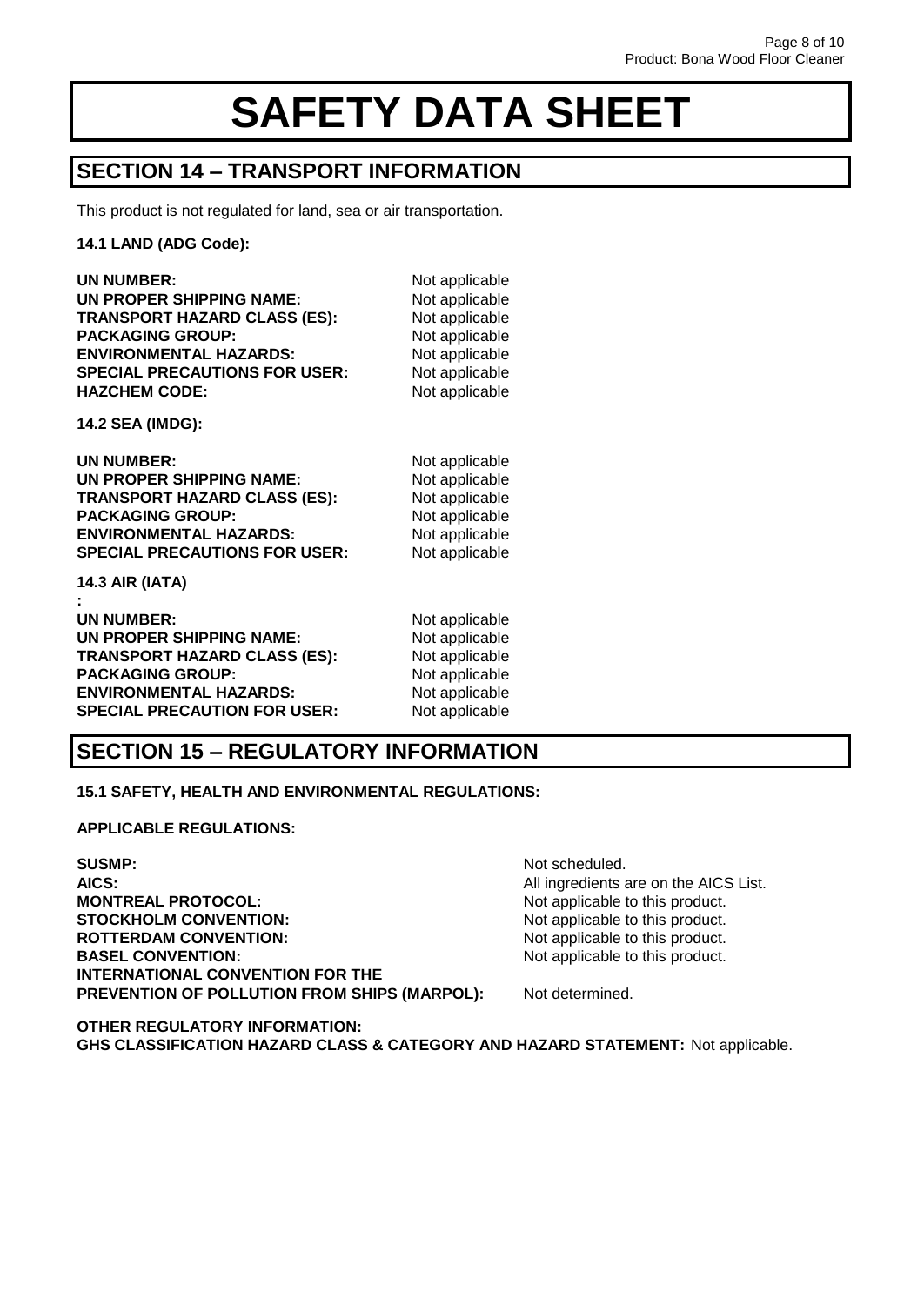## **SECTION 16 – ANY OTHER RELEVANT INFORMATION**

#### **SDS INFORMATION:**

| Date of SDS Preparation:                                                                    |                                                                                                                            | 1 <sup>st</sup> May 2019                                             | <b>Revision: 5.0</b> |  |
|---------------------------------------------------------------------------------------------|----------------------------------------------------------------------------------------------------------------------------|----------------------------------------------------------------------|----------------------|--|
| <b>REVISION CHANGES:</b>                                                                    |                                                                                                                            | Complete review and update of SDS.                                   |                      |  |
| <b>ACRONYMS:</b>                                                                            |                                                                                                                            |                                                                      |                      |  |
| <b>SUSMP</b>                                                                                |                                                                                                                            | Standard for the Uniform Scheduling of Medicines and Poisons         |                      |  |
| <b>CAS Number</b>                                                                           | <b>Chemical Abstracts Service Registry Number</b>                                                                          |                                                                      |                      |  |
| <b>EINECS</b>                                                                               | European Inventory of Existing Commercial Chemical Substances                                                              |                                                                      |                      |  |
| <b>UN Number</b>                                                                            | <b>United Nations Number</b>                                                                                               |                                                                      |                      |  |
| <b>OSHA</b>                                                                                 | Occupational Safety and Health Administration                                                                              |                                                                      |                      |  |
| <b>ACGIH</b>                                                                                | American Conference of Governmental Industrial Hygienists                                                                  |                                                                      |                      |  |
| <b>HSE-WEL</b>                                                                              | Health and Safety Executive - Workplace Exposure Limit                                                                     |                                                                      |                      |  |
| EH40                                                                                        | EH40/2005 Workplace Exposure Limits                                                                                        |                                                                      |                      |  |
| <b>IMDG</b>                                                                                 | <b>International Maritime Dangerous Goods</b>                                                                              |                                                                      |                      |  |
| IATA                                                                                        | International Air Transport Association                                                                                    |                                                                      |                      |  |
| <b>IUCLID</b>                                                                               | International Uniform Chemical Information Database                                                                        |                                                                      |                      |  |
| <b>RTECS</b>                                                                                | Registry of Toxic Effects of Chemical Substances                                                                           |                                                                      |                      |  |
| %W/W                                                                                        | Percent weight for weight                                                                                                  |                                                                      |                      |  |
| <b>OECD</b>                                                                                 | Organisation for Economic Co-Operation and Development                                                                     |                                                                      |                      |  |
| ADG Code                                                                                    | Australian Code for the Transport of Dangerous Goods by Road and Rail                                                      |                                                                      |                      |  |
| <b>HAZCHEM Code</b>                                                                         | Emergency action code of numbers and letters which gives information to emergency services                                 |                                                                      |                      |  |
| <b>NOHSC</b>                                                                                | National Occupational Health and Safety Commission                                                                         |                                                                      |                      |  |
| <b>NICNAS</b>                                                                               | National Industrial Chemicals Notification & Assessment Scheme                                                             |                                                                      |                      |  |
| <b>IMAP</b><br><b>AICS</b>                                                                  | <b>Inventory Multi-Tiered Assessment and Prioritisation</b>                                                                |                                                                      |                      |  |
| <b>TWA</b>                                                                                  | Australian Inventory of Chemical Substances<br><b>Time-Weighted Average</b>                                                |                                                                      |                      |  |
| <b>STEL</b>                                                                                 |                                                                                                                            | Short Term Exposure Limit                                            |                      |  |
| <b>HSNO</b>                                                                                 |                                                                                                                            |                                                                      |                      |  |
| <b>GHS</b>                                                                                  | Hazardous Substances and New Organisms Act 1996<br>Globally Harmonised System of Classification and Labelling of Chemicals |                                                                      |                      |  |
| <b>WHS</b>                                                                                  | Work Health and Safety PPE Personal Protective Equipment.                                                                  |                                                                      |                      |  |
| $LD_{50}$                                                                                   | Median Lethal Dose                                                                                                         |                                                                      |                      |  |
| $LC_{50}$                                                                                   |                                                                                                                            |                                                                      |                      |  |
| $EC_{50}$                                                                                   | <b>Median Lethal Concentration</b><br>Effective Concentration of a substance that causes 50% of the maximum response after |                                                                      |                      |  |
|                                                                                             |                                                                                                                            | exposure for a nominated time                                        |                      |  |
| <b>NOAEL</b>                                                                                |                                                                                                                            | No Observed Adverse Effect Level                                     |                      |  |
| <b>NOEC</b>                                                                                 |                                                                                                                            | No Observed Effect Concentration                                     |                      |  |
| <b>ECHA</b>                                                                                 |                                                                                                                            | <b>European Chemicals Agency</b>                                     |                      |  |
| <b>REACH</b>                                                                                |                                                                                                                            | Registration, Evaluation, Authorisation and Restriction of Chemicals |                      |  |
| <b>HCIS</b>                                                                                 |                                                                                                                            | <b>Hazardous Chemical Information System</b>                         |                      |  |
|                                                                                             |                                                                                                                            | LITERATURE REFERENCES AND SOURCES OF DATA:                           |                      |  |
| <b>OECD Guidelines for Testing of Chemicals</b>                                             |                                                                                                                            |                                                                      |                      |  |
| Annex I: OECD Test Guidelines for Studies Included in SIDS                                  |                                                                                                                            |                                                                      |                      |  |
| Manual for the Assessment of Chemicals Chapter 2 Data Gathering                             |                                                                                                                            |                                                                      |                      |  |
| <b>International Toxicity Testing Guidelines</b>                                            |                                                                                                                            |                                                                      |                      |  |
| Hazardous Chemical Information System (HCIS) - Guidance Material for Hazard Classifications |                                                                                                                            |                                                                      |                      |  |
| Preparation of Safety Data Sheets for Hazardous Chemicals Code of Practice.                 |                                                                                                                            |                                                                      |                      |  |
| Model Work Health and Safety Regulations.                                                   |                                                                                                                            |                                                                      |                      |  |
| Model Work Health and Safety Regulations - Transitional Principles                          |                                                                                                                            |                                                                      |                      |  |
| Workplace Exposure Standards for Airborne Contaminants                                      |                                                                                                                            |                                                                      |                      |  |
| Australian Dangerous Goods Code 7th Edition                                                 |                                                                                                                            |                                                                      |                      |  |
|                                                                                             | Approved Criteria for Classifying Hazardous Substances [NOHSC:1008 (2004)]                                                 |                                                                      |                      |  |
|                                                                                             | Guidance on the Classification of Hazardous Chemicals under the WHS Regulations                                            |                                                                      |                      |  |

Assigning a Hazardous Substance to a Group Standard

User Guide to the HSNO Thresholds and Classifications

Summary User Guide to the HSNO Thresholds and Classifications of Hazardous Substances

Correlation between GHS and New Zealand HSNO Hazard Classes and Categories

HSNO Control Regulations